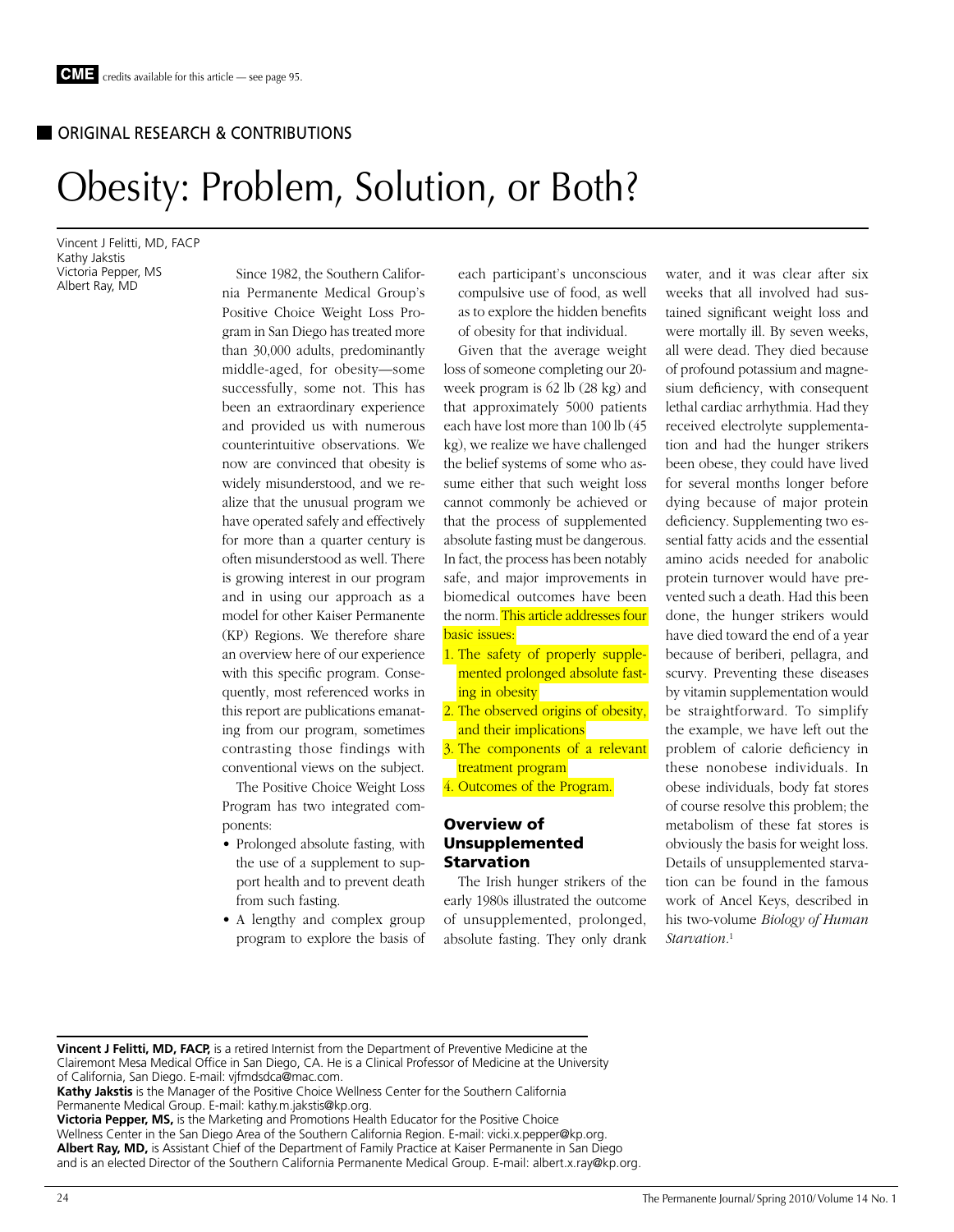# Safety of Supplemented Fasting

The nutritional supplement Optifast 70 was created by Sandoz Pharmaceuticals to supply electrolytes, amino acids, two essential fatty acids, and vitamins. At 420 cal/d in five feedings, this superbly designed product allows a sufficiently morbidly obese individual to cease eating all food and caloric beverages for at least a full year. In our entire experience, no death or biomedical harm has occurred in any of these individuals.

During a year of supplemented absolute fasting, a weight loss of approximately 300 lb (136 kg) will occur (Figure 1). To the degree that this does not occur, it means that the patient is consuming food, regardless of denial. Surprisingly, hunger is not a problem. However, the desire to eat is variable, ranging from minor to uncontrollable. Interestingly, this desire to eat is an issue separate from hunger. Indeed, it attests to the profound psychoactive benefits of food, as illustrated by a commonplace observation that is even built into our language: "Sit down and have something to eat; you'll feel better." There is truth for many in the phrase "comfort food."

## Origins of Obesity

In the early years of the Weight Program, we naively were taking morbidly obese individuals down 300 lb (136 kg) at a time, a rate of loss distinctly exceeding that of bariatric surgery. The striking results perhaps understandably led us to believe that we understood what we were doing. Counterintuitively, some of our most successful patients forced us to realize we were merely in possession of a powerful technology and had no idea what we were doing in other regards. They did this by demonstrating

that massive weight loss could precipitate divorce, severe anxiety, and sometimes suicidality. Some patients, sensing these outcomes early, fled their own success in the Program. Surprisingly, our high dropout rate was mainly limited to patients who were *successfully* losing weight. By contrast, we had other patients who were eating during the Program, routinely denying it, and losing no weight while paying a fairly significant fee, seemingly to accomplish nothing. With these patients, it took some time for us to realize that we were supplying an important support system with our group approach. It turned out that many of our obese patients had no functional support systems at home.

The striking and frankly annoying conflict between our ability quickly and safely to reduce a person's weight and what patients appeared capable of tolerating emotionally led us to detailed exploration of the life histories of 286 of our patients. Here, we unexpectedly discovered that histories of childhood sexual abuse were common, as were histories of growing up in markedly dysfunctional households. It became evident that traumatic life experiences during childhood and adolescence were far more common in an obese population than was comfortably recognized.<sup>2</sup> We slowly discovered that major weight loss is often sexually or physically threatening and that obesity, whatever its health risks, is protective emotionally. Ultimately, we saw that certain of our more intractable public health problems such as obesity are often also unconsciously attempted *solutions* to problems dating back to the earliest years but hidden by time, by shame, by secrecy, and by social taboos against exploring certain areas of life experience. The antecedent life experiences of the

obese are quite different from those of the always-slender.3 Eventually, these Program findings led to the 17,000-member Adverse Childhood Experiences (ACE) Study, in which we established that the developmental damage initially discovered in our obese patients was broadly applicable to many aspects of everyday medical practice.4,5

Ultimately, we learned from our patients that in obesity, we are dealing with two core problems:

- The unconscious, compulsive use of food for its psychoactive benefits
- The unrecognized and unspoken *benefits* of obesity.

These two core problems are markedly at variance with conventional thinking about obesity, starting with the government's food pyramid. Worse yet, these two basic problems are uncomfortable to deal with. In reviewing the medical literature, one quickly notes that most articles purporting to discuss the *causes* of obesity quickly switch to describing the unhealthy consequences of obesity and never pursue their stated goal. One also notes the tendency to confuse intermediary mechanism with basic cause. For instance, several years ago, leptin deficiency was proposed as the cause of human obesity. Although that idea has now been discarded, someday the "real leptin" will be discovered, but it will no more be causal than increased levels of epinephrine are the cause of anxiety. Each is a necessary intermediary mechanism, not a basic cause. Understanding the difference is as essential to progress in treatment as it is to primary prevention.

Any physician choosing to validate in his patients the points being made here will be in the position of asking about topics that we have all learned are not discussed by polite

**It became evident that traumatic life experiences during childhood and adolescence were far more common in an obese population than was comfortably recognized.2**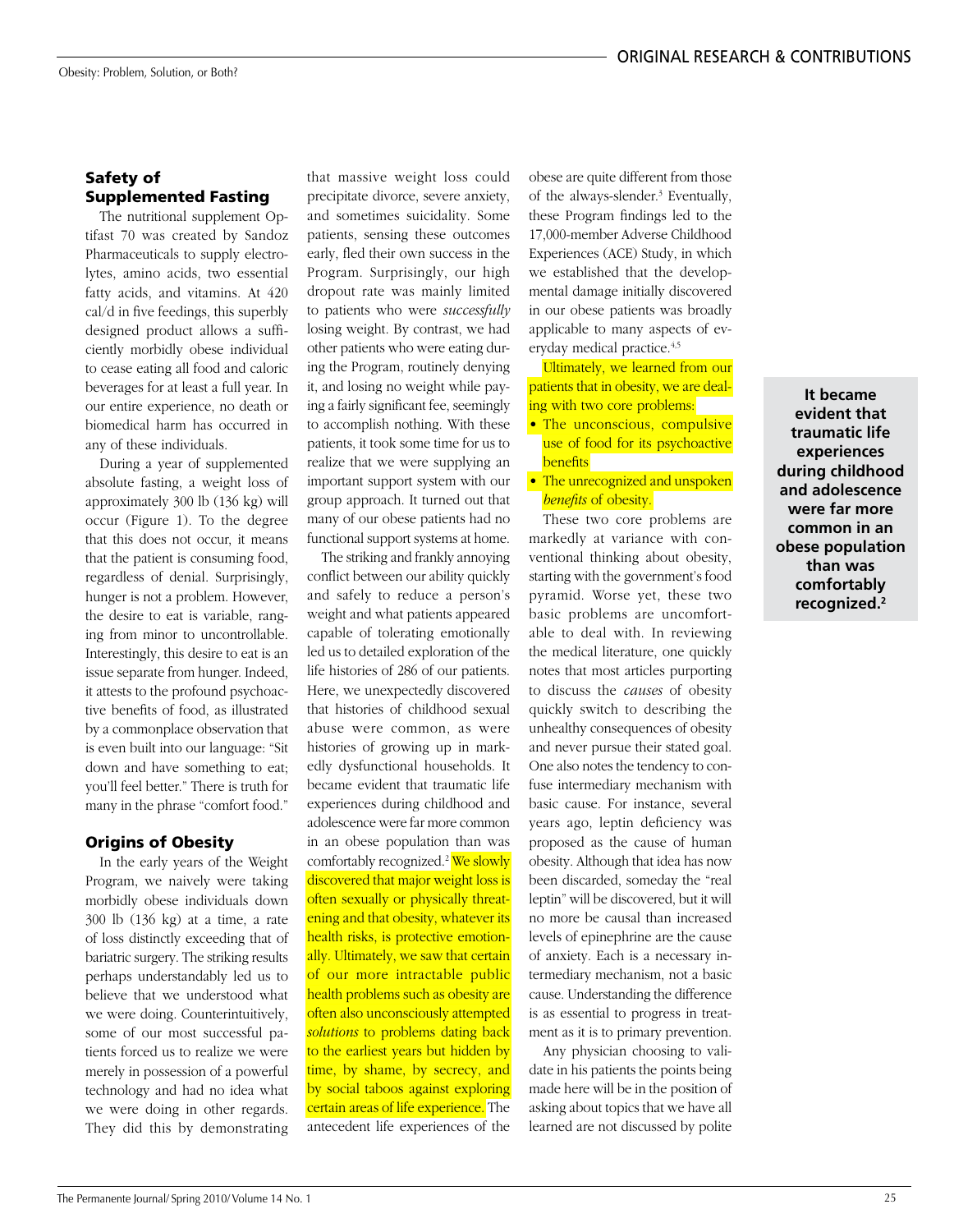people. Incest, rape, family suicides, and parental brutality are not readily brought up. That being the case, we physicians typically have no basis for opinions on the frequency or rarity of such life experiences. We documented these experiences as surprisingly common among our patients, but we did not know that before we began routinely inquiring about them. Counterintuitively, we learned that discussion of these experiences is usually *not* uncomfortable to those who have had them, if they are supported by someone comfortable with their discussion. Patients often find a great sense of relief in discussing their life experiences. As one patient wrote, "The shame, guilt, and pain for the abuse and molestations of childhood, and being raped, was so great that I had to come forward or die. If your questionnaire had been put in front of me, it would have shown me that people existed in the medical profession who knew about the sad things that happen to some people." This poignant statement imposes a huge responsibility on us that we can of course avoid by falling back on lack of time or lack of training as being the factor that precludes our inquiry.

The now internationally recognized ACE Study was initiated to determine the prevalence and outcomes of ten categories of such life experiences in more than 17,000 consecutive adults from KP's San Diego population.<sup>6</sup> These experiences are common, and their consequences are devastating in terms of emotional damage, biomedical disease, and the costs of health care. Like a child's footprints in wet cement, the consequences are lifelong. Putting it plainly in regard to obesity, we have seen that obesity is not the core problem. Obesity is the marker for the problem and



Figure 1. Patient who lost 277 lb in 51 weeks

sometimes is a solution. This is a profoundly important realization because none of us expects to cure a problem by treating its symptom.

## **Treatment**

Given the nature of our observations about the causes of obesity, repeatedly documented in thousands of responses to our preprogram questionnaire (See http://xnet. kp.org/permanentejournal/spr10/ [PreprogramQuestionnaire.pdf to](http://xnet.kp.org/permanentejournal/spr10/PreprogramQuestionnaire.pdf)  view the questionnaire) and in more than 50 videotaped interviews, it was inevitable by the early 1990s that we revise our program to fuse two separate goals: weight loss by supplemented fasting, and helping patients identify and resolve the life experiences underlying obesity. By far the easier of the two goals is the medical management of supplemented absolute fasting. Weekly checks of potassium levels, blood pressure measurements in patients taking antihypertensive medications, and blood sugar levels in patients with diabetes are our most common tracking measures other than weight itself. Other details of biomedical management are equally straightforward but are not the point of this article. Chronic disease is not a reason for exclusion from the Program; most such patients should actually be sought for Program inclusion if obese. Our only absolute exclusions are pregnancy and recent myocardial infarction or stroke. Optifast 70, drunk five times daily for a total daily intake of 420 cal, is a remarkable material that makes biologically safe the otherwise unthinkable. The remainder of the day's caloric needs come from body fat stores as long as those fat stores exist. It is important to understand that Optifast 70 has one function only: the prevention of death from prolonged absolute fasting. It does not take weight off people; not eating does that. And it has nothing to do with whether lost weight is regained or kept off; that outcome is solely a function of what is accomplished or not accomplished by the group work of the Program.

By contrast with the simplicity of fasting, the weekly two-hour group meetings of the Program are a complex endeavor that is difficult for some patients to engage in and is difficult to train staff to pursue vigorously. By the mid-1980s, we had learned that our initial goal of teaching people to "eat right" was totally irrelevant to obesity, although it seemed a reasonable thing to do when we did not know what to do. In retrospect, we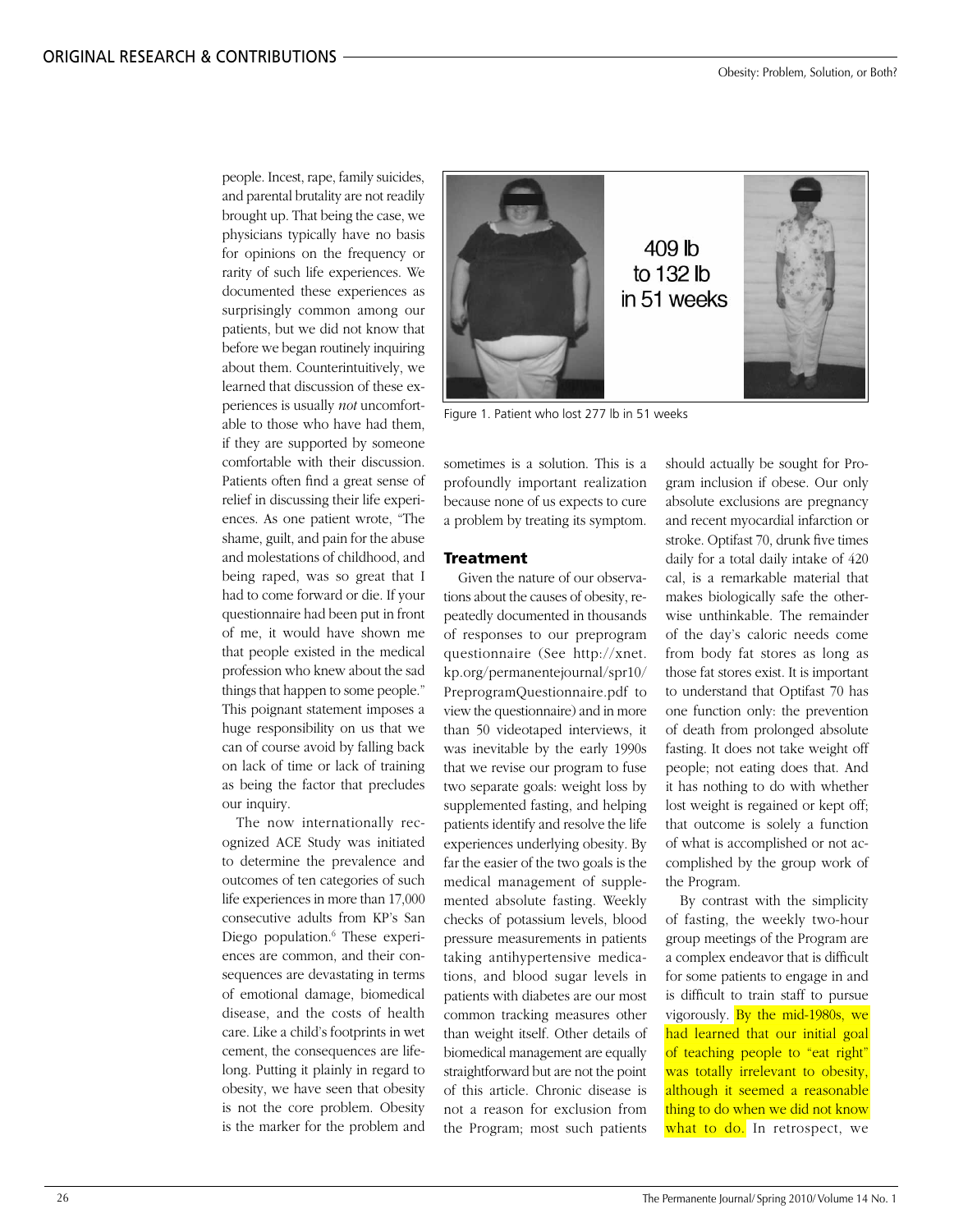should have known better because most of us knew that overweight, middle-aged women commonly know enough about calorie content to give a dietitian a run for his or her money any day of the week. Nutrition is an interesting and important subject that has no more relationship to obesity than it does to anorexia. The role of the Program is to help people recognize and find an acceptable alternate solution or resolution to the underlying problems being treated with food. We are at an early stage of success; the work is difficult because it is resisted by some patients and can awaken personal ghosts in staff, but we have clearly established a beachhead on the right beach and slowly are moving inland.

In the course of detailed interviewing of about 2000 obese patients over the past 20 years, in-depth and often repetitively over time, we have noted several recurrent findings:

- It is rare for anyone to be born obese. In 2000 adult obese patients, only one individual was born overweight, at 14 lb (6 kg), to a 550-lb (250-kg) mother, and she was slender throughout childhood and adolescence until age 20, when she married an alcoholic and suddenly began massive weight gains, ultimately matching her mother's weight. "Born fat" is a defensive concept.
- A significant minority of our Program participants are born at subnormal weight because of prematurity.
- Obesity indeed runs in families, as does speaking the same language. It is the distribution pattern of body fat deposition that is genetically determined, not its presence.
- Major weight gain is typically abrupt, episodic, and life-event related.
- The forces underlying extreme morbid obesity are relatively easy to discern for those seeking them. They are qualitatively similar to those underlying mild overweight, though they are much harder to discern in the latter.
- The age at which weight gain first began is critically important because it allows one to inquire why it began *then*. Some patients will know and others will not want to know, but this is an essential point not to be dropped because of patient avoidance.
- Obesity commonly is beneficially protective: sexually, physically, and socially. This is an uncomfortably difficult point for many nonobese individuals to accept.
- Major weight loss may present a significant threat, usually to the person involved, but sometimes to others.
- Emotional support from others for major weight loss is uncertain. With adequate medical monitoring, there is no biologic risk to supplemented absolute fasting. Supplemented fasting has two treat-
- ment advantages: • When large amounts of weight are to be lost, it reduces weight quickly enough to provide positive and supportive feedback.
- By removing eating as a major coping device, we expose the underlying issues that are being treated by the psychoactive properties of food.

The main work of the Program enters personal territory that is comfortably off-limits to polite people. It is therefore difficult and demanding, though conceptually simple. Doing the work in groups is essential because of the implicit support of the group and because participants quickly learn from each other's self-observations. To the degree that counselors pose meaningful

questions to their groups, and insist on answers to the questions asked and not to some enfeebled version of their questions, they are successful. To the degree that they teach by lecturing, they fail. In actual fact, our task is to help the participants discover what they already know at some level, and then to use that discovery for their own benefit. To illustrate the process, some seemingly simple questions may be offered for our readers to try, understanding that this works best in small groups and initially will be stressful for the group leader:

- 1. Why (not *how*) do you think people get fat?
- 2. How old were you when you *first began* putting on weight? Why do you think it was then and not a few years earlier or later?
- 3. Sometimes people who lose a lot of weight regain it all, if not more. When that happens, why do you think it happens?
- 4. What are the advantages of being overweight?

Patients' answers to these questions are staggeringly counterintuitive to conventional thinking about obesity. Moreover, their answers have been consistent over the many years we have posed these questions in group sessions. For instance, answers to question 1 routinely are: "stress, depression, people leave you alone, men won't bother you." There are of course occasional escapist responses like "I just like food." In that case, the following response to the answer given for question 2 is helpful: "Really? Can you tell us why you suddenly liked food more at 22 when you first began putting on weight?" Responses to question 3 always are versions of "If you don't deal with the underlying issues, the weight will come back." About 60% of the time, someone in a group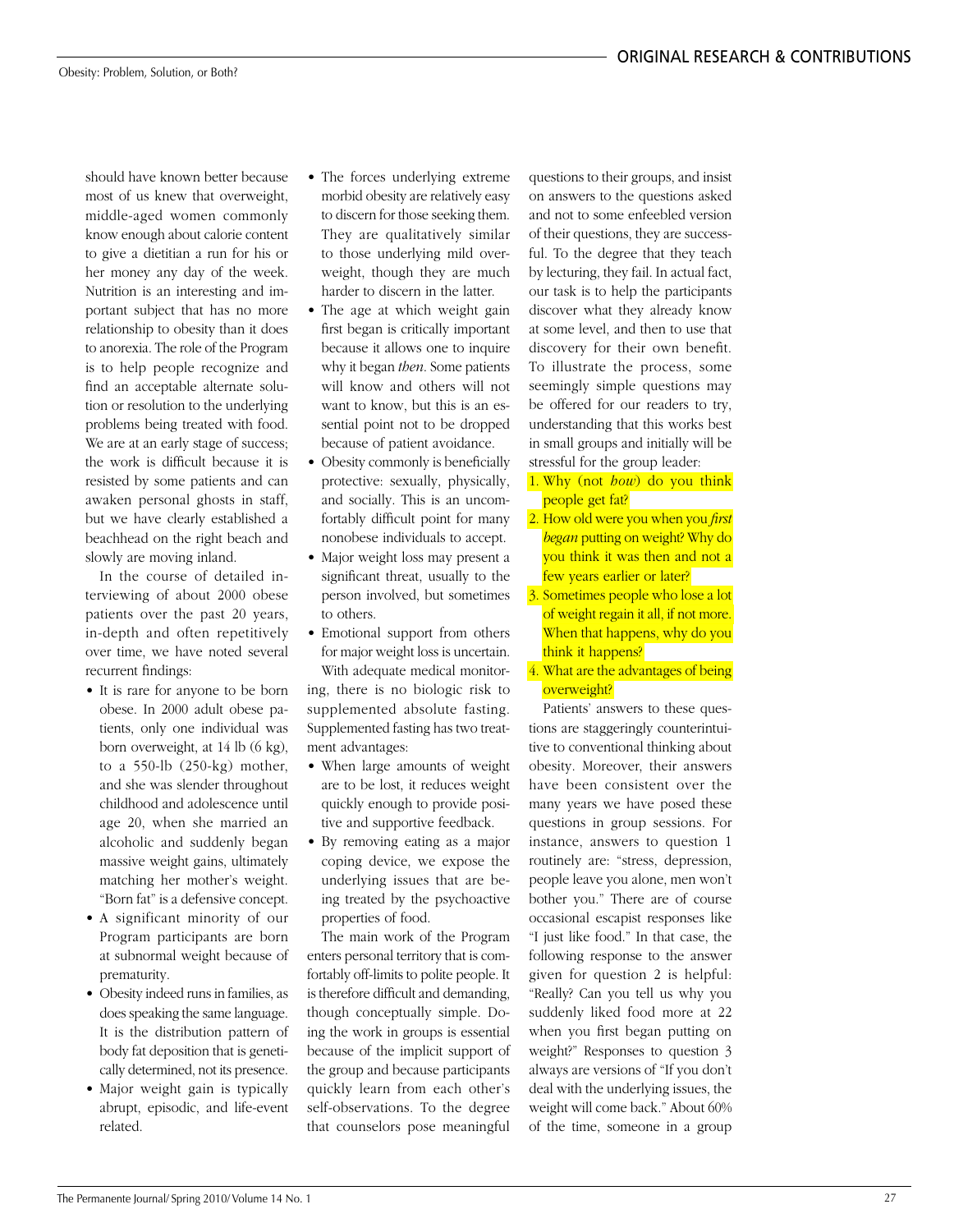will also propose that regain occurs because major weight loss is threatening. Answers to question 4 repeatedly fall into three categories: obesity is sexually protective; it is physically protective (eg, "throwing your weight around"); and it is socially protective—people expect less from you.

Ultimately, we were forced to recognize that patients in a supportive setting speak of things that we ourselves may find it easier not to know. This embarrassing recognition exposes the tempting opportunity that a physician or group leader has to become part of the problem by authenticating as biomedical disease that which is actually the somatic inscription of life experience onto the human body and brain. The frequent reference to "the disease of obesity" is grossly in error, diagnostically destitute, and apparently made by those with little understanding

of the antecedent lives of their patients. Obesity, like tachycardia or jaundice, is a physical sign, not a disease.

What we have learned about obesity has been more widely applicable in everyday medical practice than we would ever have contemplated. The general principles underlying the unconscious, compulsive use of food as a psychoactive agent are common to any of the addictions. We unwittingly recognized this at some level in the early years of the Program

by giving as gifts, coffee mugs bearing the inscription, "It's hard to get enough of something that *almost* works." The psychoactive benefits of food are profound though not curative: "Sit down and have something to eat; you'll feel

better." Hunger is not at issue in that saying. Whether we are talking about the next mouthful, the next drink, the next cigarette, the next sexual partner, or the next dose of whatever psychoactive chemical we might buy on the street, the concept is equally applicable: It's hard to get enough of something that almost works.

Slowly, we have come to recognize that overeating is not the basic problem. It is an attempted solution, and people are not eager to give up their solutions, particularly at the behest of those who have no idea of what is going on. Nor is obesity the problem. Obesity is the consequence, the marker for the problem, much in the way that smoke is the marker for a house fire. Often enough, obesity is even the solution—to problems that are buried in time and further protected by shame, by secrecy, and by social taboos against exploring certain areas of human experience. A memorable response comes to mind from 1985 when a patient, going with us through a timeline of her life in which weight, age, and events were matched, told us that at age 23 she was raped and that in the subsequent year she gained 105 lb (48 kg). Looking down at the carpet, she then muttered to herself, "Overweight is overlooked, and that's the way I need to be." Not knowing how to respond at the time, we said nothing. A few weeks later when she had lost 35 lb (16 kg), enough to be noticeable, she abruptly disappeared for 2.5 years, quickly regaining the weight. When she attempted to rejoin the Program after that hiatus, we discovered that she had no recollection of this conversation. Prompted by this to look into the issue of amnesia, we found in a sample of 300 consecutive obesity program patients that 12% acknowledged a history of focal amnesia, typically for the few years antecedent to the onset of weight gain. Amnesia is a high-grade marker for dissociation, which is a high-grade marker for abuse.<sup>7</sup>

Just as no one becomes amnesic because of good experiences, no one becomes fat out of joy. Depression is common in the Program and is a major stumbling block to weight loss. Not surprisingly, until the recent advent of pharmacologic blockers of fat absorption, every single "diet pill" save one has had potent antidepressant activity. The exception was fenfluramine, whose potent antianxiety activity was linked with the antidepressant phentermine as the first component of fen-phen. These medications can play a useful supportive role, but it should be understood that what is being treated is depression or anxiety, the consequences of antecedent life experiences, and not obesity per se. Overall, we have found and documented that the antecedent life experiences of the obese are quite different from those of the alwaysslender.3

Subsequent to the 20-week weight-loss phase of the Program, we have a 12-month Maintenance Phase. Initially thinking that this was necessary to teach people how to eat right, we slowly came to see that Maintenance indeed is essential, but for other reasons: to provide group support when major weight loss is threatening, usually to the person involved but sometimes to those who are close. Some of our patients regain all their weight, and others do not. The question we posed was: What are the differences between those who regain and those who do not? We have identified two major predictors of regain: a history of childhood sexual abuse and currently being married to an

**has to become part of the problem by authenticating as biomedical disease that which is actually the somatic inscription of life experience onto the human body and brain.**

**… a physician**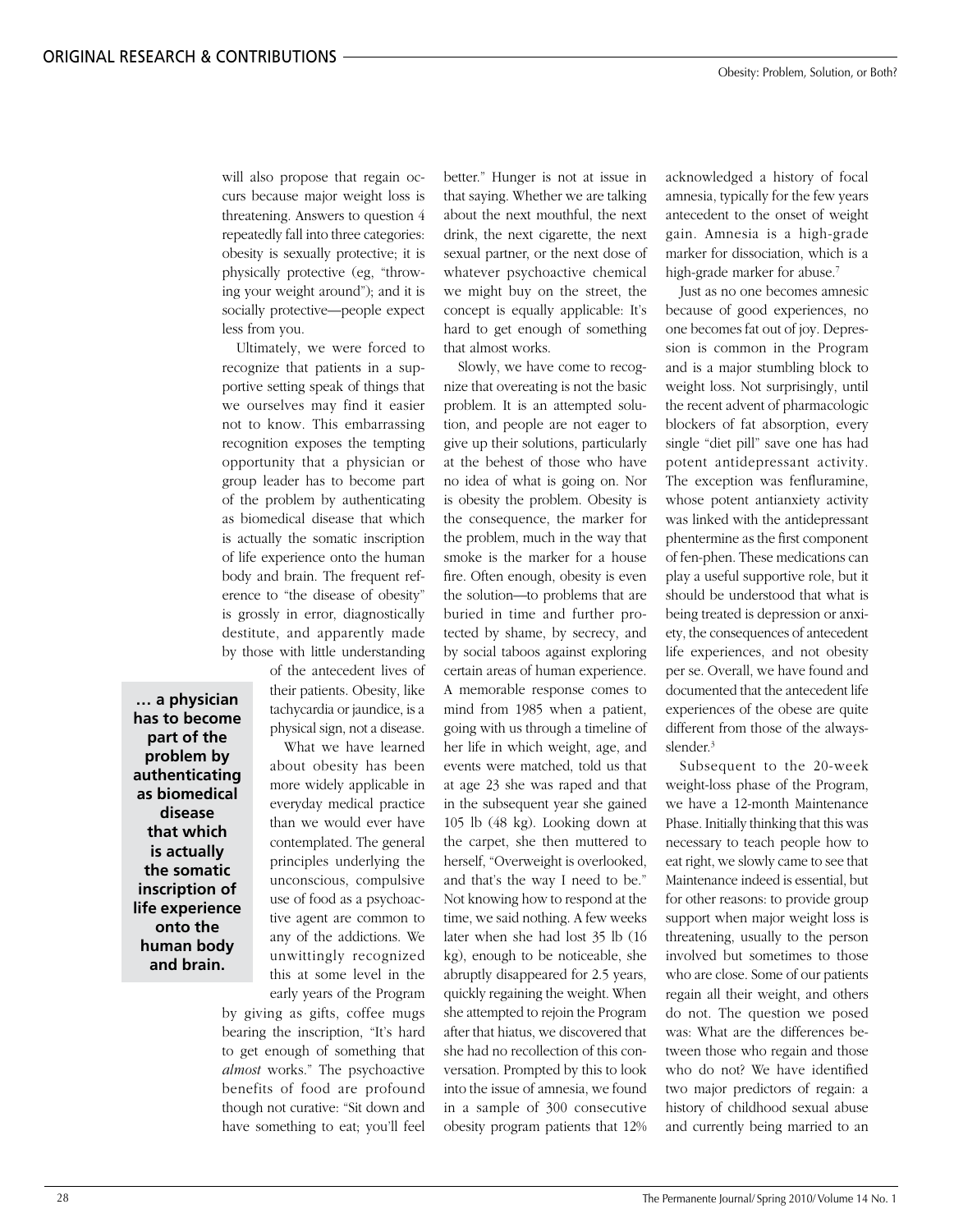alcoholic.8 The latter can probably be generalized into having a significantly dysfunctional marriage, but that concept was too nebulous to study as an outcome.

Today the prevalence of obesity is rapidly increasing in children. Although our experience with obese children is quite limited, we are impressed by the number of adults who date the onset of their initial weight gain to coincide with parental loss in childhood, usually by divorce. Our most obese female patient, weighing 840 lb (381 kg) at age 29, was born weighing slightly less than 2 lb (0.9 kg) and was thin until her parents divorced when she was 11 years old and she never again saw her father. By age 17, she weighed 500 lb (227 kg). This correlation with parental divorce has escaped general attention, although a search in Google Scholar using the phrase *childhood obesity divorce* quickly indicates its presence in the literature. Given the high prevalence of divorce in the US, we suspect that "McDonald's" may be a more comfortable explanation for childhood obesity, although it obviously misrepresents mechanism as cause.

Bariatric surgery has been increasing in popularity since its initiation in 1967 by Edward Mason, the remarkable Iowa surgeon who introduced gastric bypass surgery to the US.9 Our own experience in the Program with bariatric surgery is biased because we see a disproportionate number of cases where "the surgery failed" and patients consequently enter the Weight Loss Program. We have found alternate explanations that are not usually considered. An unexpectedly clear insight was provided by a recent patient comment: "The antidote [sic] to bariatric surgery is Karo Syrup." The psychological implication is

blatant; the physiologic insight is ingenious. One may not be able to chew one's way through a lot after bariatric surgery, but the ability to ingest highly caloric liquids is unlimited. The question, of course, is: Why would a patient do that? A different take on bariatric surgery is depicted in a brief video clip of an interview with a patient available at: http://public.me.com/vjfmdsdca. These comments from patients are, once again, counterintuitive to conventional views about obesity. We have slowly learned that our average patient on the one hand wants very much to lose weight but on the other hand often has significant unconscious fear of the changes that major weight loss will bring about. In keeping with this unexpressed conflict, it is worth remembering that opposing forces are routinely present in biologic systems.

## Outcomes

We have measured our Program outcomes in three categories:

- Weight loss
- Maintenance of weight lost
- Benefits of weight loss.

The average weight loss in one 20-week cycle of our program has been 62 lb (28 kg). The most anyone has ever lost in our former 26 week cycle was 157 lb (71 kg). This was a highly motivated man with a large underlying muscle mass.

Eighteen months after completion of the Program, half of our patients are keeping off 60% or more of the weight lost. These are old data and have probably improved with the revised Program, but we have not restudied the point. Instead, we have studied the differences between those who regain and those who do not.8 Our ability to predict regain offers the possibility for preventive treatment in advance.

The biomedical benefits of such major weight loss have been dramatic. Of 400 consecutive patients taking medication for hypertension who completed the Program, 62% were able to discontinue all medication and no longer had hypertension. Of 400 consecutive patients with hypercholesterolemia, the average starting cholesterol level was 285 mg/dL; the average cholesterol level for those completing the Program was 204 mg/dL. Most impressively, of 320 patients with Type 2 diabetes who completed the Program, 71% were able to discontinue medication and had normal fasting blood sugars. In terms of health care economics, there is a 25% reduction in physician office visits while patients are in the Program and a 40% reduction in such visits in the subsequent year. Certainly, some of this is due to a reduced disease burden, but we suspect that a significant portion is due to reduced emotional distress in patients who have been helped in supportive settings to speak of the worst secrets of their lives and have been enabled to emerge feeling still accepted as human beings.

### Summary

We have had an unusual opportunity to become deeply involved in the treatment of major obesity since 1985. What we have counterintuitively learned from that experience is that obesity, though an obvious physical sign and easily measured, is not the core problem to be treated, any more than smoke is the core problem to be treated in house fires. Supplemented absolute fasting is a highly effective treatment for obesity, but only if it is combined with a meaningful program that is designed to help patients explore the psychodynamic issues that underlie overeating as a